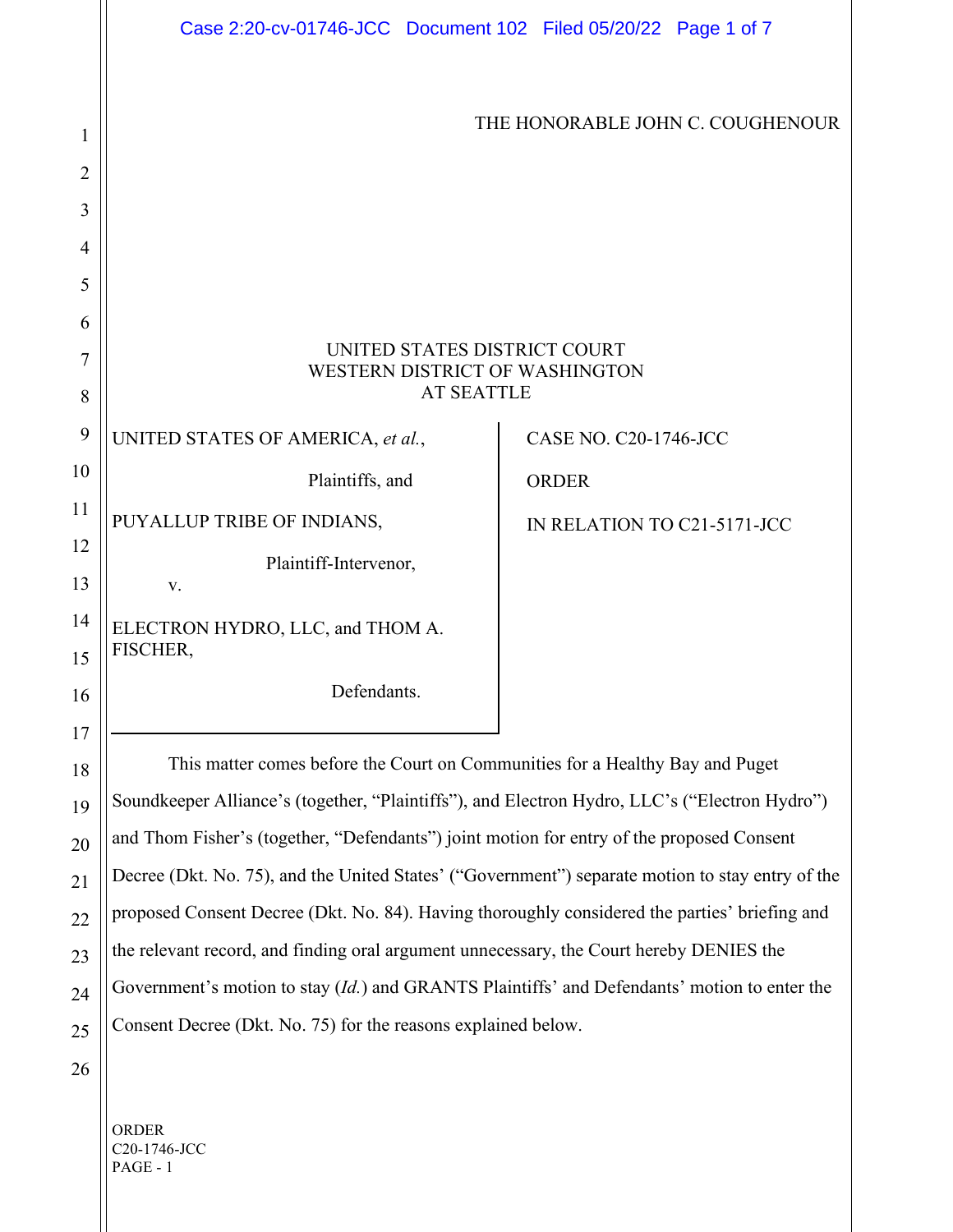## **I. BACKGROUND**

On October 28, 2020, Plaintiffs notified Electron Hydro and the Government that they intended to sue Defendants for several violations of the Clean Water Act ("CWA") and the Resource Conservation and Recovery Act. (*See* Dkt. No. 25 at 4–25.) Shortly after learning this, the Government sued Electron Hydro<sup>[1](#page-1-0)</sup> for injunctive relief and civil penalties. (Dkt. No. 1.) The Government alleges that Electron Hydro has unlawfully discharged pollutants into the Puyallup River and continues to do so. (*See generally id.*)

Plaintiffs then brought suit on March 9, 2021 for CWA violations not included in the Government's complaint. *See Citzens for a Healthy Bay, et al., v. Electron Hydro, LLC*, Case No. C21-5171-JCC, Dkt. No. 1 (W.D. Wash 2021). The Court then consolidated that case into the Government's case, at least for management purposes. (*See* Dkt. No. 17.)

On March 3, 2022, with discovery ongoing in the Government's case, Plaintiffs and Defendants jointly moved for entry of a proposed Consent Decree that would resolve Plaintiffs' claims asserted in the later-filed case. (Dkt. No. 75.) Under their proposed agreement, Defendants will apply for a National Pollutant Discharge Elimination System ("NPDES") permit within 180 days of the Court's entry of the proposed Consent Decree and will pay Plaintiffs' attorney fees, in exchange for Plaintiffs releasing their claims. (*See* Dkt. No. 75-1 at 5–6.)

The Government moves to stay entry of the consent decree, and Intervenor Puyallup Tribe of Indians joins in that request. (Dkt. Nos. 84, 92.)

**II. DISCUSSION**

## **A. Government's Motion to Stay Entry of Proposed Consent Decree**

The Court may stay an action pending the resolution of separate proceedings if doing so "is efficient for its own docket and the fairest course for the parties." *Leyva v. Certified Grocers of Cal., Ltd.*, 593 F.2d 857, 863–64 (9th Cir. 1979). Whether to do so is at the Court's discretion.

<span id="page-1-0"></span><sup>1</sup> The Government later amended its complaint to include Thom Fischer as a defendant. (*See* Dkt. No. 73.)

1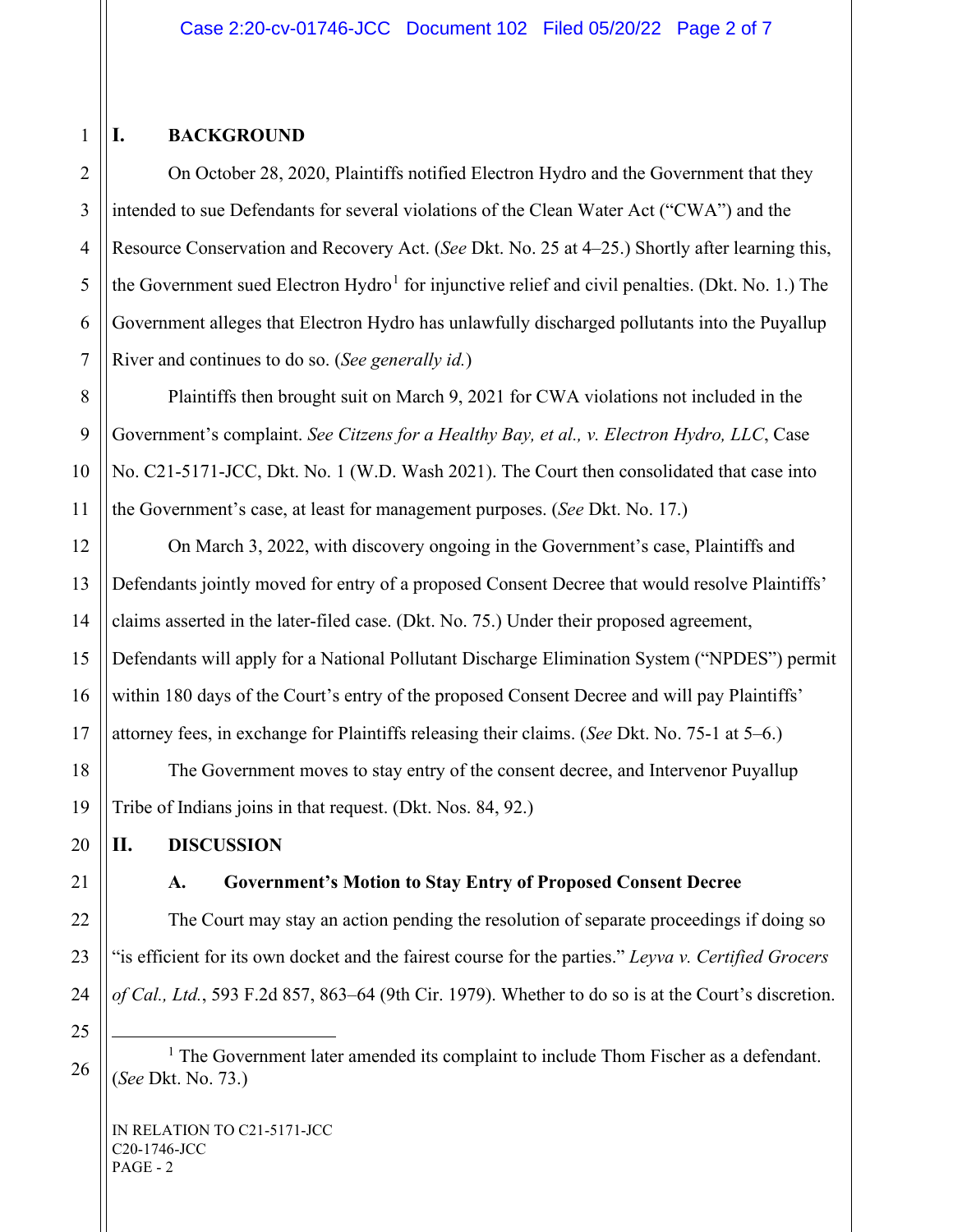*Lockyer v. Mirant Corp.*, 398 F.3d 1098, 1105 (9th Cir. 2005).

To determine whether a stay is warranted, the Court must consider (1) "the possible damage which may result from the granting of a stay," (2) "the hardship or inequity which a party may suffer" if a motion to stay is denied, and (3) "the orderly course of justice measured in terms of the simplifying or complicating of issues, proof, and questions of law which could be expected to result from a stay." *CMAX, Inc. v. Hall*, 300 F.2d 265, 268 (9th Cir. 1962). That being said, "[t]he proponent of a stay bears the burden of establishing its need." *Clinton v. Jones*, 520 U.S. 681, 708 (1997). "'[I]f there is even a fair possibility that the stay . . . will work damage to some one else,' the party seeking the stay 'must make out a clear case of hardship or inequity.'" *Lockyer*, 398 F.3d at 1105 (quoting *Landis v. N. Am. Co.*, 299 U.S. 248, 255 (1936)) (alterations in original). And ultimately, the Court must "balance the equities" to determine if the extraordinary remedy of a stay is warranted. *Barnes v. E-Sys., Inc. Grp. Hosp. Med. & Surgical Ins. Plan*, 501 U.S. 1301, 1305 (1991) (internal quotations and citations omitted). The Court finds that here, it is not.

The Government objects not to the content of the proposed Consent Decree, but to its timing. (*See* Dkt. No. 84 at 5.) The Government argues that it "could be" substantially prejudiced by the Consent Decree because, if Defendants pay Plaintiffs' attorney fees, Defendants may not be able to afford to mitigate the pollution, which would frustrate the relief sought by the Government's action. (*Id.* at 6.) The Government also argues that neither Plaintiffs nor Defendants are "likely to be prejudiced" by a stay because the Consent Decree's injunctive provisions will mitigate *future* harms rather than *ongoing* harms that will continue absent the consent decree. (*Id.* at 6, 9; *see also* Dkt. No. 95 at 3 (arguing that there is a "reasonable basis for concern" about Defendants' finances that "outweighs any harm" to Plaintiffs).) the Government further stresses that injunctive relief should be prioritized over attorney fees. (Dkt. No. 84 at 10.) In response, Plaintiffs argue that the Government has not shown that it will be harmed or

burdened by the Consent Decree. (Dkt. No. 88 at 2.) They also argue that a stay would

IN RELATION TO C21-5171-JCC C20-1746-JCC PAGE - 3

1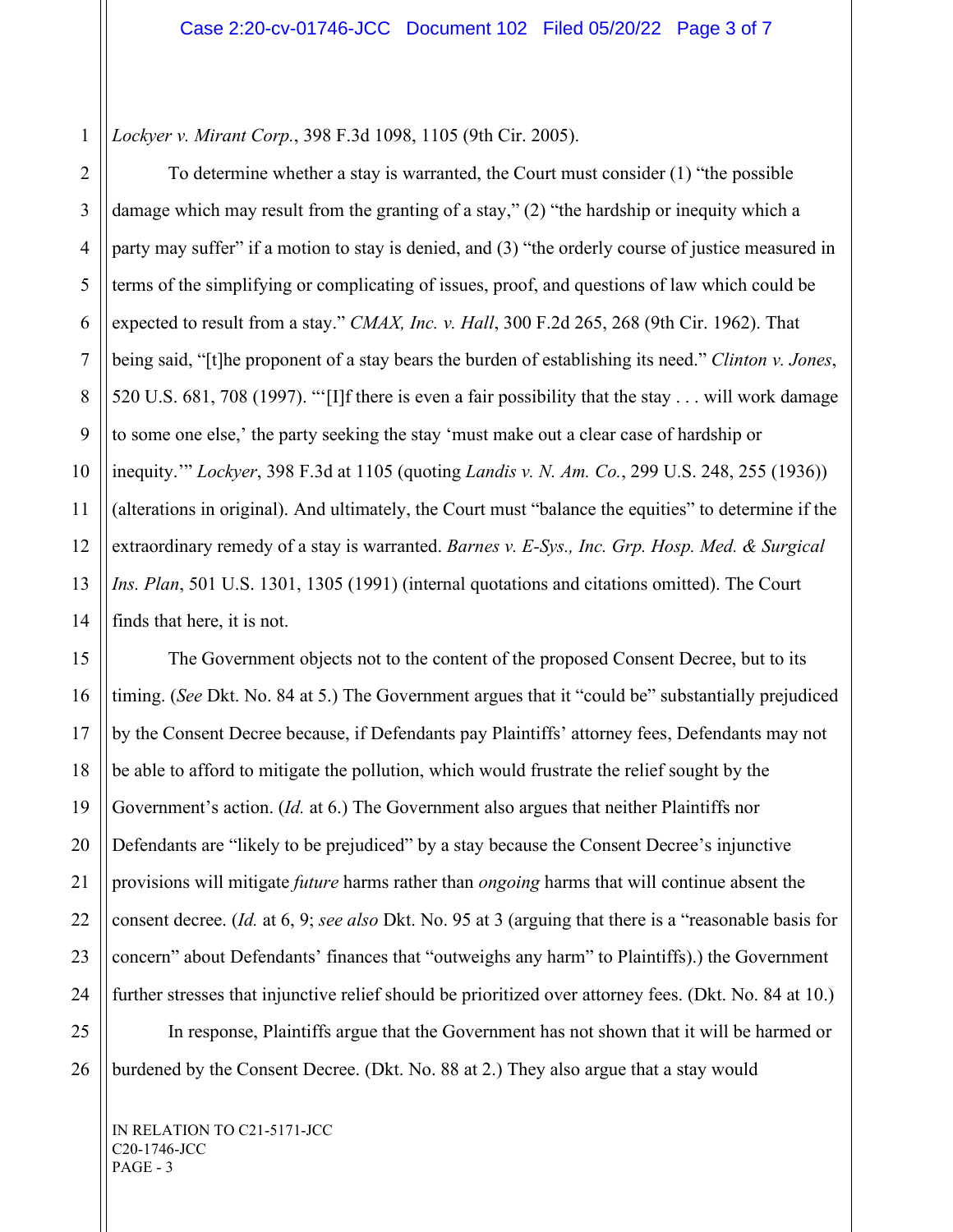1 2 3 substantially prejudice them by "delaying the NPDES permitting process and CWA compliance; disrupting the parties' carefully negotiated settlement commitments; delaying and risking the recovery of costs and fees; and risking abandonment of the agreement and the resumption of litigation." (*Id.* at 7.)

The Court first assesses whether there is at least "a fair possibility that the stay . . . will work damage" to Plaintiffs and the public interest. *Lockyer*, 398 F.3d at 1105; *see also CMAX*, 300 F.2d at 268. The stay the Government seeks would work damage to Plaintiffs and the public by delaying indefinitely<sup>[2](#page-3-0)</sup> the parties' carefully negotiated injunctive relief, release of claims, and fee award. (*See generally* Dkt. No. 84.)

The Government argues that any such delay will not cause prejudice because the injunctive relief in the Consent Decree will not benefit the river until after a lengthy permitting process, and the only true effect of a stay will be delaying fee payments to Plaintiffs. (*Id.* at 5–6.) But the Consent Decree contains meaningful injunctive relief—indeed, the Government agrees that "the NPDES [permitting] program is an important part of the CWA's compliance and enforcement scheme." (*Id.* at 9.) Because of the injunctive relief contained in the Consent Decree, there is at least a fair possibility that Plaintiffs will suffer prejudice if a stay is granted therefore, the Government "must make out a clear case of hardship or inequity" to succeed in its motion to stay. *Lockyer*, 398 F.3d at 1105 (quoting *Landis*, 299 U.S. at 255.)

<sup>14</sup> 15 16 17 18 19 20 21 22 23 24 25

<span id="page-3-0"></span> $2$  Although the Government proposes a status conference six months after the entry of its proposed stay, (*see* Dkt. No. 95 at 7), it does not indicate that the enforcement action is expected to end within a reasonable time. Instead, it emphasizes how "complex" and "multifaceted" the enforcement action is, and how it is "at the mid-stage of litigation." (*Id.* at 5.) This suggests that staying entry of the Consent Decree will result in an indeterminate delay.

Courts generally find that a plaintiff's interest is prejudiced when a stay would cause a lengthy or indefinite delay. *See, e.g.*, *Dependable Highway Exp., Inc. v. Navigators Ins. Co*., 498 F.3d 1059, 1066–67 (9th Cir. 2007) (holding that "in light of the general policy favoring stays of short, or at least reasonable, duration, the district court erred by issuing a stay without any indication that it would last only for a reasonable time").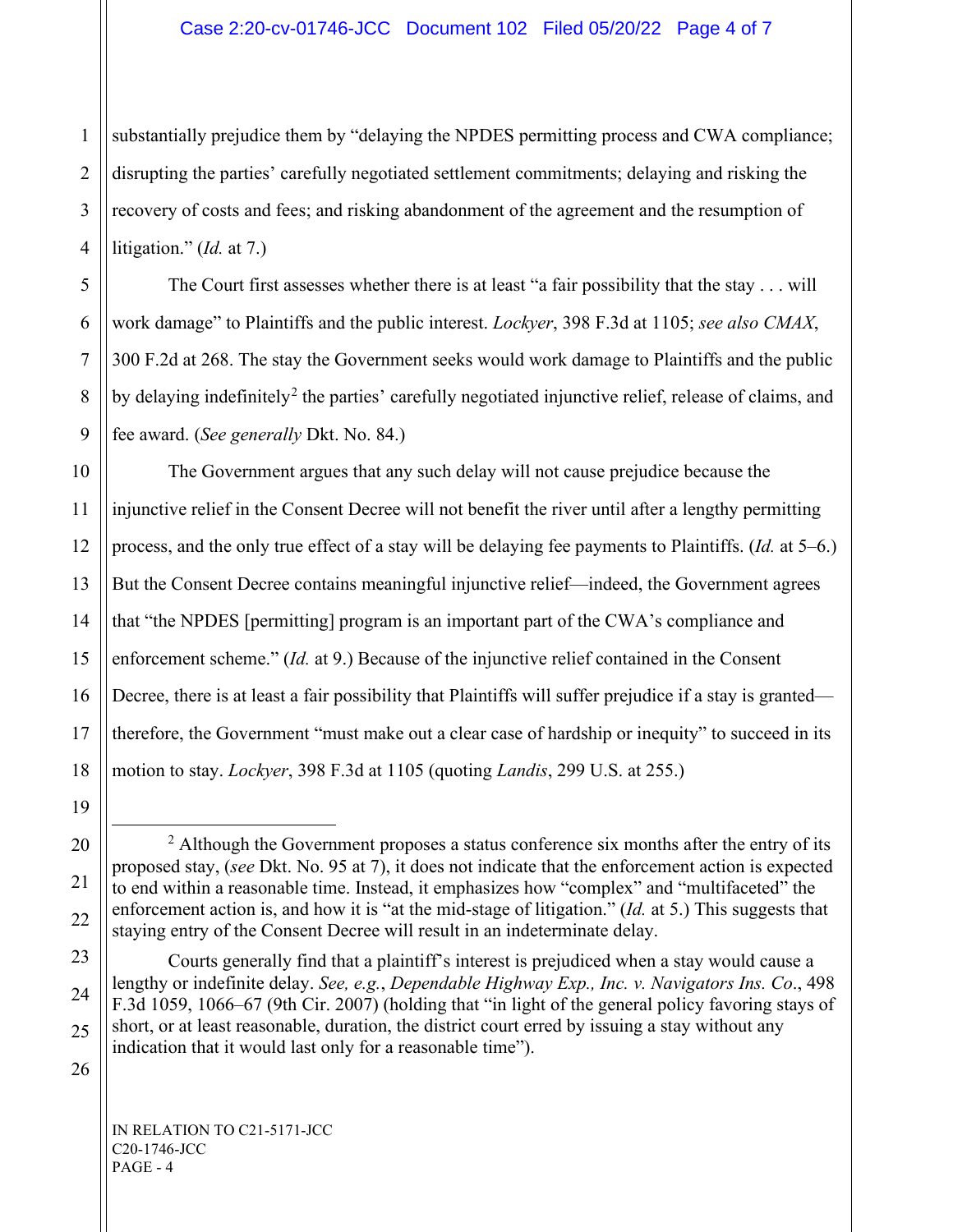The Government has failed to make out such a case. It argues that paying Plaintiffs' attorney fees may adversely impact Electron Hydro's ability to pay for any injunctive relief that may be ordered in the Government's enforcement action. (Dkt. Nos. 84 at 7–8; 95 at 6.) In support of this argument, the Government filed an expert declaration and various financial records from Electron Hydro. (*See* Dkt. Nos. 98-1, 98-3–98-18.) The Court, having reviewed these documents *in camera*, (*see* Dkt. No. 97), does not believe that the fee award in the Consent Decree would materially impact Defendants' ability to pay for any injunctive relief that may be ordered in the Government's enforcement action.

Finally, the Government contends that a stay "should not have a measurable effect on the orderly course of justice" because it requests only to delay entry of the Consent Decree and does not challenge its terms. (Dkt. No. 84 at 10.) The Court agrees—there is no reason to think that granting *or denying* a stay will result in the "simplifying or complicating of issues, proof, and questions of law" in the other proceeding. *CMAX*, 300 F.2d at 268. This factor is a wash.

On balance, because Plaintiffs' and the public's interests in expeditiously resolving this matter outweigh any potential burden on the Government, the Court finds that a stay is not appropriate.

## **B. Proposed Consent Decree**

In a CWA case, "a district court should enter a proposed consent judgment if the court decides that it is fair, reasonable and equitable and does not violate the law or public policy." *Sierra Club, Inc. v. Elec. Controls Design, Inc.*, 909 F.2d 1350, 1355 (9th Cir. 1990). "As long as the consent decree comes within the general scope of the case made by the pleadings, furthers the objectives upon which the law is based, and does not violate the statute upon which the complaint was based, the parties' agreement may be entered by the court." *Id.* (quoting *Local No. 93, Int'l Ass'n of Firefighters, AFL–CIO v. City of Cleveland*, 478 U.S. 501, 525–26 (1986)) (internal quotation marks and alterations omitted). Although courts have a duty to ensure a consent decree is in the public interest, "the court need not require that the decree be 'in the

IN RELATION TO C21-5171-JCC C20-1746-JCC PAGE - 5

1

2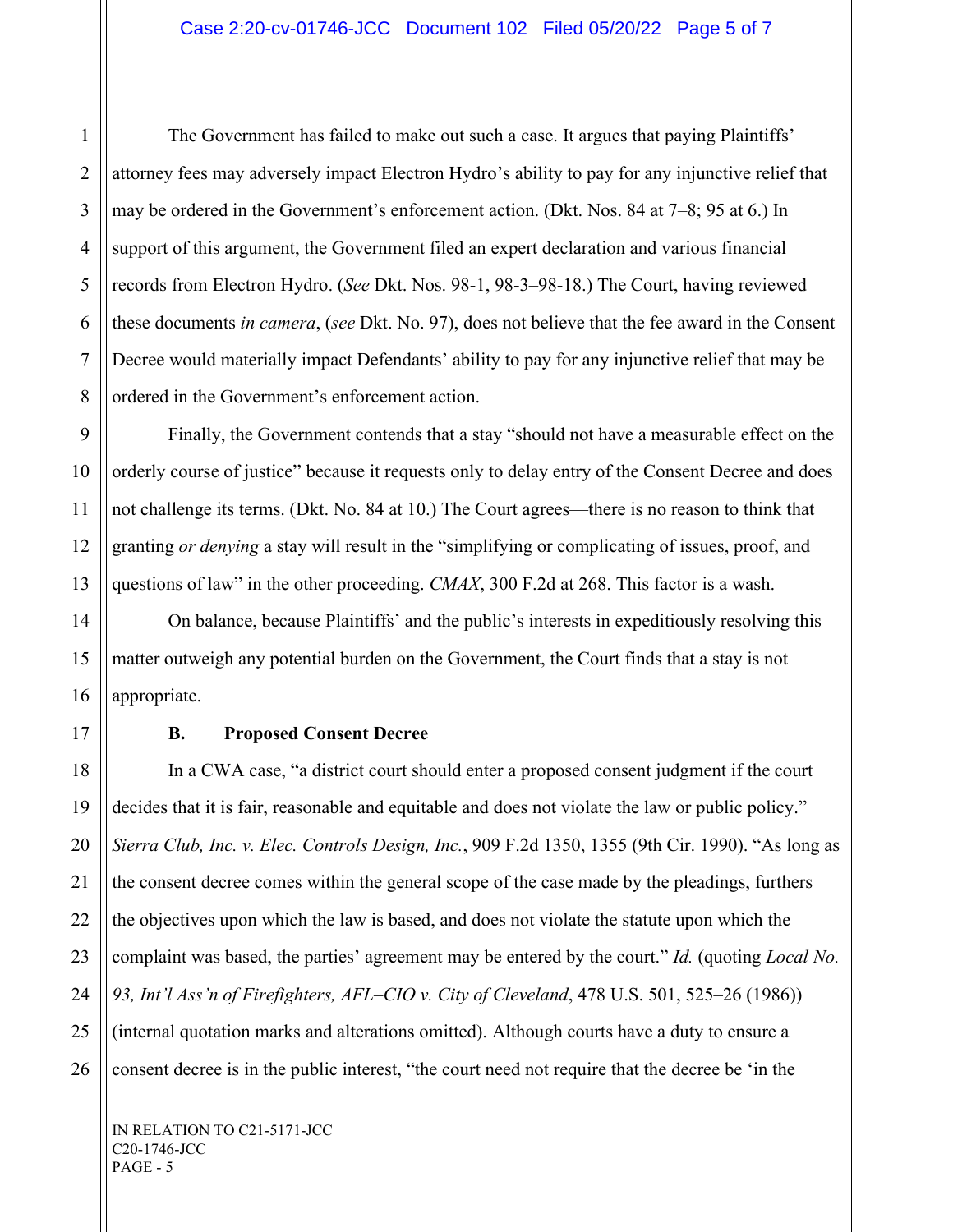1 2 public's *best* interest' if it is otherwise reasonable." *United States v. Oregon*, 913 F.2d 576, 581 (9th Cir. 1990) (quoting *S.E.C. v. Randolph*, 736 F.2d 525, 529 (9th Cir. 1984)) (emphasis in original).

Here, the proposed Consent Decree is fair and reasonable. Defendants agree to apply for an NPDES permit, to work in good faith toward compliance, and to pay Plaintiffs' attorney fees. (Dkt. No. 75-1 at 5.) In return, Plaintiffs agree to release their claims. (*Id.* at 6.) The parties have determined that this is a fair exchange after lengthy negotiations through experienced counsel. (*See* Dkt. Nos. 87 at 2; 90 at 4; 93 at 2.) Having received no objection to the Consent Decree's terms, the Court finds no reason to doubt its fairness.

The proposed Consent Decree is also in the public interest and furthers the CWA's objectives. First, by requiring Defendants to apply for and work in good faith toward an NPDES permit, the Consent Decree is aligned with the purpose of the CWA "to restore and maintain the chemical, physical, and biological integrity of the Nation's waters." 33 U.S.C. § 1251(a). Indeed, in moving to stay, the Government acknowledged that "the NPDES program is an important part of the CWA's compliance and enforcement scheme." (Dkt. No. 84 at 9.) Second, by awarding attorney fees to Plaintiffs, the Consent Decree aligns with the CWA's fee-shifting provision, another important part of its enforcement regime. *See* 33 U.S.C. § 1365(d).

The Court therefore finds that the proposed Consent Decree (Dkt. No. 75-1) is fair, reasonable, and in the public interest.

## **III. CONCLUSION**

For the foregoing reasons, the Government's motion to stay entry of the Consent Decree (Dkt. No. 84) is DENIED. Plaintiffs' and Defendants' motion for entry of the Consent Decree (Dkt. No. 75) is GRANTED. A separate order will follow entering the parties' Consent Decree. //

//

//

IN RELATION TO C21-5171-JCC C20-1746-JCC PAGE - 6